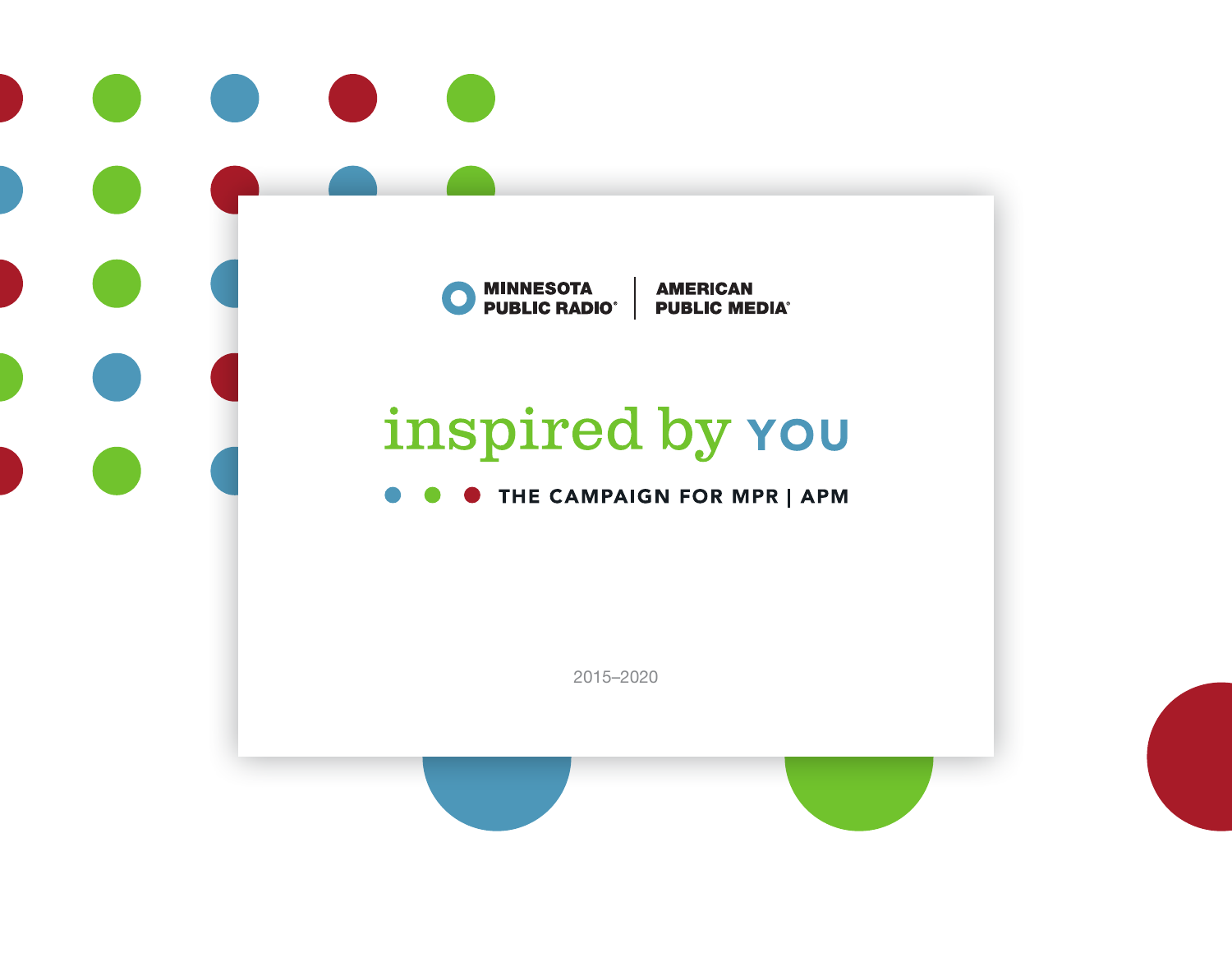## *Inspired by You* **Campaign Donors**

Campaign gifts through December 31, 2020

We are honored to acknowledge the donors whose gifts to the *Inspired by You* campaign are transforming MPR | APM for the benefit of changing communities in Minnesota and beyond.

#### **\$5 Million+**

Anonymous^

#### **\$1 Million to \$4,999,999**

Anonymous (2)

Anonymous Fund of the Dorsey and Whitney Foundation

Julie Allinson and Paul Erickson^

- The Bradbury and Janet Anderson Family Foundation^
- Margaret A. Cargill Philanthropies
- Estate of Josephine Benz Carpenter
- Corporation for Public Broadcasting
- lan and Carol Friendly<sup>^</sup>
- Sara and Randall Hogan^

Ruth and John Huss^

- The Kendeda Fund
- John S. and James L. Knight Foundation
- Emery and Karen Koenig^
- Al and Kathy Lenzmeier
- Marti Morfitt and Patrick Weber^
- National Science Foundation
- Tad and Cindy Piper^

Paul and Mary Reyelts Foundation^ Thomson Reuters Tides Foundation Margaret and Angus\* Wurtele

### **\$500,000 to \$999,999**

- Anonymous
- 3M Foundation
- Katherine B. Andersen Fund of Saint Paul & Minnesota Foundation
- Margaret A. Cargill Foundation Fund of The Minneapolis Foundation
- Bill and Melinda Gates Foundation
- HealthPartners Community Health Fund of Saint Paul & Minnesota Foundation
- William and Flora Hewlett Foundation
- Hollyhock Foundation Inc
- Sally and Bill Kling<sup>^</sup>
- The McKnight Foundation
- Marilyn and Steve Rothschild<sup>^</sup>
- Kevin and Leela Scattum^

### **\$250,000 to \$499,999**

Anonymous (2) Lisa and Pat Denzer Loralee and Gene DiLorenzo<sup>^</sup> Jim Dwyer^ Ecolab Foundation Steve and Susan Fritze Steve King and Susan Boren King^ Anita H. Kunin The Henry Luce Foundation, Inc. Manitou Fund Bill and Martha McLaughlin^ McVay Foundation Otto Bremer Trust Pohlad Family Foundation Saint Paul & Minnesota Foundation Penelope Scialla/Penelope's Shawl Fund of Saint Paul & Minnesota Foundation Thrivent Financial for Lutherans Foundation U.S. Bank Walton Family Foundation

Charles Weyerhaeuser Memorial Foundation—R. J. Sivertsen

#### **\$100,000 to \$249,999**

Anonymous (3) Sandie H. and Larry Berger^ F.R. Bigelow Foundation David and Shari Boehnen<sup>^</sup> Mary and Dick Brainerd Bush Foundation Carlson Family Foundation Carlson School of Management Thomas\* and Nicky B. Carpenter\* Dr. Kim and Dede Chart^ Clockwork James P. Daniel Sandra and Lynn Davis Driscoll Foundation Elftmann Family Vicki and Chip Emery John and Mary Feikema^ Barbara Forster and Larry Hendrickson The Thomas W. and Lorna P. Gleason Foundation of the Minnesota Community Foundation

MPR | APM *Inspired by You* Campaign Donor List **2**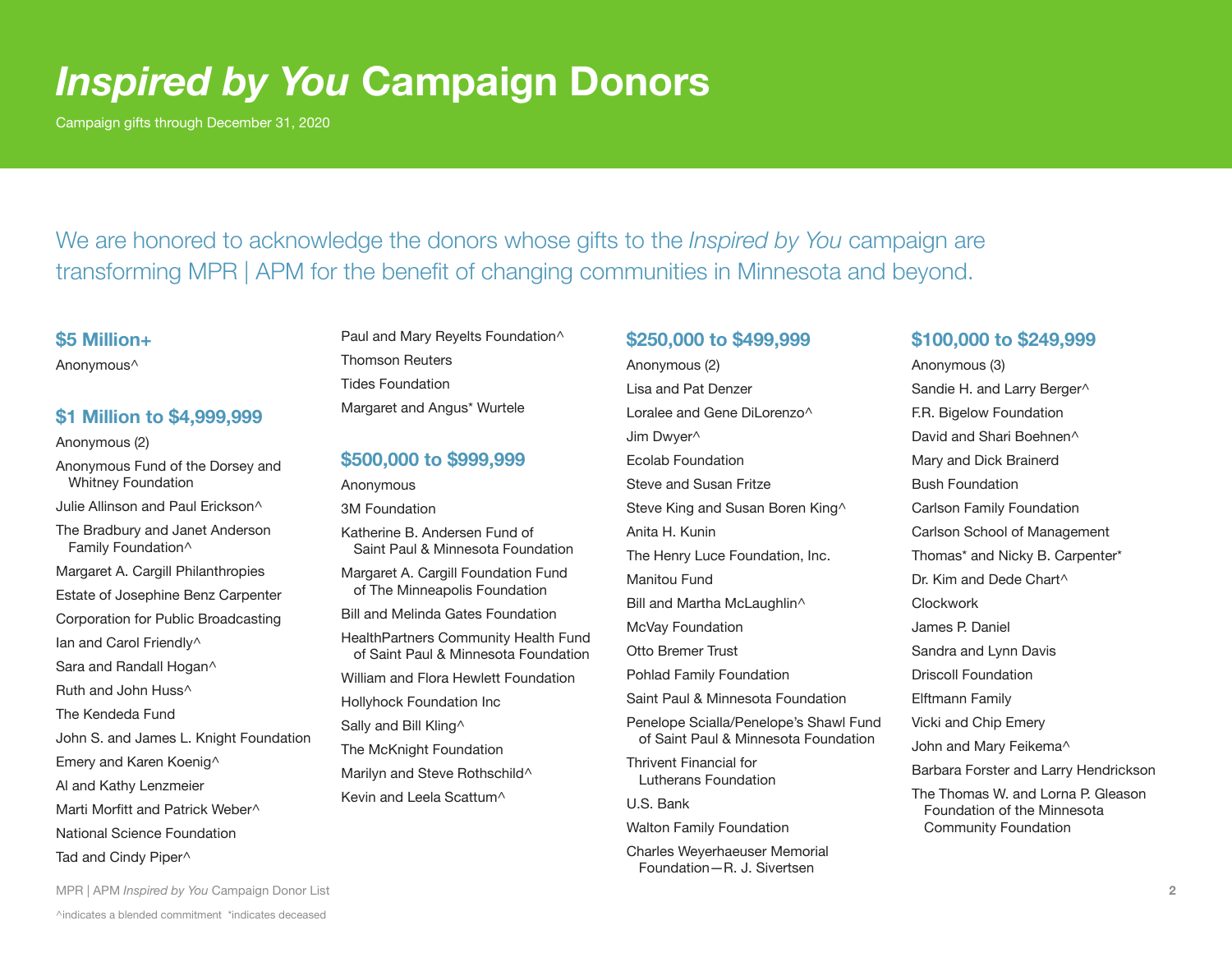# **Inspired by You Campaign Donors cont.**

#### **\$100,000 to \$249,999 cont.**

Marolyn Halverson Endowed Fund for Classical and Choral Music<sup> $\wedge$ </sup> The Head Foundation Libby and Ed Hlavka Linda and Ken Holmen^ Bob and Trish Johnson^ John and Kathy Junek^ Paul and Chris Kadue Rick and Gina King Knight-Van De North Family^ Douglas\* and Louise Leatherdale Helen E. and Daniel T. Lindsay Family Fund of The Minneapolis Foundation Dana R. Lonn^ M.A. Mortenson Company Jon and Debra McTaggart Mary, Bob, and Paul Mersky David Miller and Jennifer Melin Miller^ Pam and Mark Moret^ Lee and Vicki Morgan Kate and David Mortenson, and the Mortenson Family Foundation Patty and David Murphy National Endowment for the Humanities National Historical Publications and Records Commission Marilyn Carlson Nelson Next Gen Personal Finance Gayle and Timothy Ober Omidyar Network The Poetry Foundation

Thue and Uttara Rasmussen Dr. Joseph Rush Roger and Carol Ryberg Joe Shneider^ Ray Skowyra and Marianne Short **Target Foundation** Rick and Susan Taylor Spielman Family Dan D. and Mary E. Wilkening Irma Wyman\*

#### **\$50,000 to \$99,999**

Anonymous (2) Annette Atkins and Tom Joyce Fund of the Minneapolis Foundation Hayes Batson and Alicia Kunin-Batson Blandin Foundation Jay and Page Cowles Carol Daly and Michael Richtsmeier^ Susan DeNuccio Fox Rothschild LLP George Family Foundation Lorraine R. Hart Douglas Hepper and Anne Pantelich The Ekdahl Hutchinson Family Fund Bill R. and M. Susan Jolitz Mardag Foundation National Endowment for the Arts Darby and Geri Nelson^ Newman's Own Foundation Mary and Hudson Nichols Olseth Family Foundation

The Pentair Foundation

Amy Pifer McNally and Nicholas Pifer

The William and Susan Sands Foundation of Saint Paul & Minnesota Foundation

Saunders Therapy Centers

Dr. Patricia S. Simmons and Dr. Lester E. Wold

Stephanie Simon Leona Werner and Bob Waldron<sup>^</sup> Randi S.N. Yoder and Michael J. Henley^

#### **\$25,000 to \$49,999**

Anonymous (2) Buuck Family Foundation City of Saint Paul Cultural STAR Program Ellie R. Crosby— The Longview Foundation Pamela Endean and Colleen M. Carey^ Ivan and Sharon Fong Gage Family Foundation Kathryn and James Ganley Jonathan Low<sup>^</sup> Nancy Lyons and Laura Niewald Harvey Thomas McLain Nelson Family Foundation Mary and Dick Payne The Sauer Family Foundation Richard M. Schulze Family Foundation Securian Financial Jesse and Linda Singh Kathleen Stack^ Terasaki Family Foundation/Smithsonian

Museum of American History

Jean Taylor John R. and Kathryn Tunheim The Wallace Alexander Gerbode Foundation

#### **\$10,000 to \$24,999**

Anonymous (2) Rick and Joan Ahmann Linnea and Jon Asp The John Bergstrom Fund Best Buy Foundation The Blue Cross and Blue Shield of Minnesota Foundation Bush Foundation Board of Directors Fund of the Minneapolis Community Foundation Jerome\* and Linda Carlson Dr. Yvonne C. Condell Benjamin G. and Laura J. Cooper Delta Dental of Minnesota Gale Family Foundation General Mills GHR Foundation Peter and Mary Gove H.B. Fuller Company Nancy & Steve Hickok Karen L. and John S. Himle Andrea and Bill Johnstone Jan and Steve Kirchner Joshua and Ricka Kohnstamm Dr. John and Searcy Lillehei Catherine A. Mayer